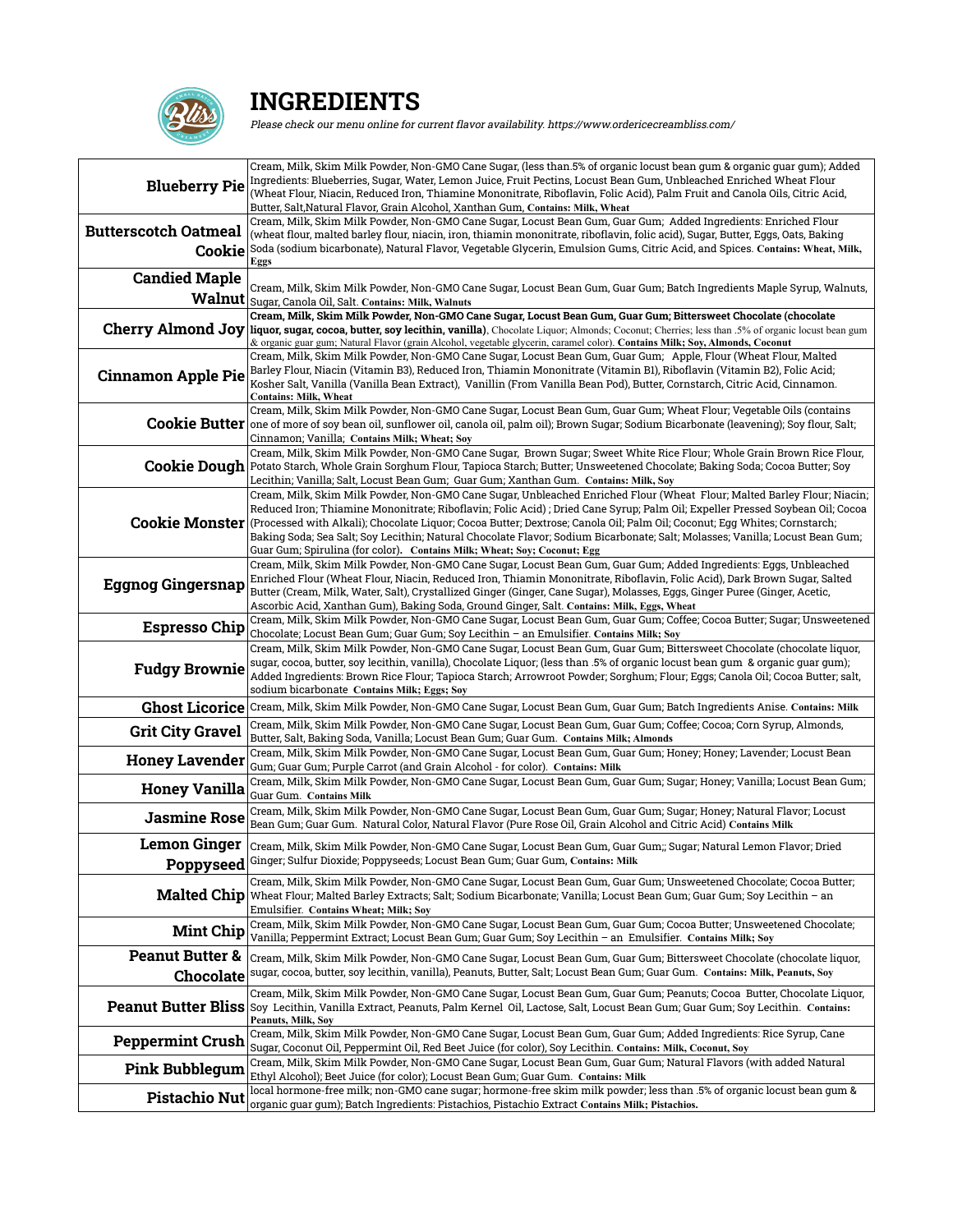|                              | Cream, Milk, Skim Milk Powder, Non-GMO Cane Sugar, Locust Bean Gum, Guar Gum; Batch Ingredients Flour (wheat, malted                                                                                                                                              |
|------------------------------|-------------------------------------------------------------------------------------------------------------------------------------------------------------------------------------------------------------------------------------------------------------------|
| <b>Pumpkin &amp; Brown</b>   | barley, niacin, reduced iron, thiamin mononitrate, riboflavin, folic acid) White Chocolate (sugar, hydrogenated palm kernel oil,<br>non-fat dried milk, whole milk powder, hydrogenated palm oil, soy lecithin (emulsifier) vanillin, Pumpkin Puree, Sugar, Eggs, |
| <b>Sugar Bar</b>             | Butter (pasteurized cream, salt) Sugar, Vanilla Bean Extract (water, alcohol, vanilla bean), Cinnamon, Nutmeg, Ginger, Cloves,                                                                                                                                    |
|                              | Salt, Canola oil, Soy.<br>Contains: Wheat, Eggs, Milk, Soy                                                                                                                                                                                                        |
|                              | Cream, Milk, Skim Milk Powder, Non-GMO Cane Sugar, Locust Bean Gum, Guar Gum; Natural Flavors (with added Natural                                                                                                                                                 |
| Purple Berry                 | Ethyl Alcohol); Purple Carrot (for color); Locust Bean Gum;Guar Gum. Sprinkes (sugar, palm kernal & palm oil,corn starch,                                                                                                                                         |
|                              | vegetalbe juice, sunflower lecithin, maltodextrin, carnauba wax, cellulos gum); Contains: Milk<br>Cream, Milk, Skim Milk Powder, Non-GMO Cane Sugar, Locust Bean Gum, Guar Gum; Bittersweet Chocolate (chocolate liquor,                                          |
| <b>Rocky Road</b>            | sugar, cocoa, butter, soy lecithin, vanilla), Cocoa, Chocolate; Almonds, Tapioca Syrup, Cane Sugar, Filtered Water, Tapioca                                                                                                                                       |
|                              | Starch, Carrageenan, Soy Protein, Vanilla; Locust Bean Gum; Guar Gum. Contains Milk; Soy, Almonds                                                                                                                                                                 |
| <b>Rum Raisin</b>            | Cream, Milk, Skim Milk Powder, Non-GMO Cane Sugar, Locust Bean Gum, Guar Gum; less than .5% of organic locust bean gum & organic guar<br>gum); Added Ingredients: Raisins, Natural Flavor, Caramel Color, Annatto (for color), Rum Contains: Milk                 |
| <b>Salted Butter Caramel</b> | Cream, Milk, Skim Milk Powder, Non-GMO Cane Sugar, Locust Bean Gum, Guar Gum; Sea Salt; Locust Bean Gum; Guar Gum.<br><b>Contains: Milk</b>                                                                                                                       |
|                              | Cream, Milk, Skim Milk Powder, Non-GMO Cane Sugar, Locust Bean Gum, Guar Gum; Cherries; Fruit Pectin, Lemon Juice                                                                                                                                                 |
| <b>Sour Cherry Amaretto</b>  | Concentrate, Firming Agents (Calcium Chloride and/or Calcium Phosphate), Locust Bean Gum; Guar Gum; Natural Flavor (with<br>grain alcohol). Contains: Milk                                                                                                        |
| <b>Southern Butter Pecan</b> | Cream, Milk, Skim Milk Powder, Non-GMO Cane Sugar, Locust Bean Gum, Guar Gum; Brown Sugar, Pecans, Butter, Corn Syrup,                                                                                                                                            |
|                              | Sea Salt, Locust Bean Gum; Guar Gum; Natural Flavor (with grain alcohol), Vanilla. Contains: Milk, Pecans                                                                                                                                                         |
| <b>Summer Strawberry</b>     | Cream, Milk, Skim Milk Powder, Non-GMO Cane Sugar, Locust Bean Gum, Guar Gum; Strawberries; Fruit Pectin,; Citric Acid;<br>Locust Bean Gum; Guar Gum; Beet Juice (for color). Contains: Milk                                                                      |
| <b>Sweet Blackberry</b>      | Cream, Milk, Skim Milk Powder, Non-GMO Cane Sugar, Locust Bean Gum, Guar Gum; Blackberries; Vanilla; Locust Bean Gum;                                                                                                                                             |
|                              | Guar Gum. Contains: Milk                                                                                                                                                                                                                                          |
| <b>Toasted Coconut</b>       | Cream, Milk, Skim Milk Powder, Non-GMO Cane Sugar, Locust Bean Gum, Guar Gum; Coconut; Locust Bean Gum; Guar Gum;<br>Natural Flavor; Vanilla. Contains: Milk, Coconut                                                                                             |
| <b>Orange Sherbet</b>        | Water; Sugar; Whole Milk; Orange Juice from Concentrate; Natural Orange Flavor; Dextrose; Xanthan Gum; Guar Gum; Citric<br>Acid; Lemon; Annatto (for color). Contains: Milk                                                                                       |
| <b>Vegan Cherry Almond</b>   | Vegan Cane Sugar; Non-GMO Coconut; Glucose; Cocoa Powder; Modified Food Starch, Salt, Cellulose Gum, Xanthan Gum,                                                                                                                                                 |
| Joy                          | Tapioca Maltodextrin,  Acacia Fiber; Coconut; Cherries; Natural Flavor (grain Alcohol, vegetable glycerin, caramel color).                                                                                                                                        |
|                              | <b>Contains: Almonds, Coconut</b><br>Vegan Cane Sugar, Non-GMO Coconut, Wheat Flour, Sugar, Vegetable Oils (contains one of more of soy bean oil, sunflower oil,                                                                                                  |
| <b>Vegan Cookie Butter</b>   | canola oil, palm oil), Brown Sugar, Sodium Bicarbonate (leavening), Soy Flour, Glucose, Salt, Cellulose Gum.  Xanthan Gum,                                                                                                                                        |
|                              | Tapioca Maltodextrin, Acacia Fiber; Salt, Cinnamon, Vanilla. Contains: Coconut; Wheat; Soy<br>Sugar, Glucose, Maltodextrin, Safflower Oil, Palm Oil, Oat Flour, Silicon Dioxide, Salt, Less than 1% of the following: Cellulose                                   |
|                              | Gum, Xanthan Gum, Modified Food Starch, Calcium Phosphate, Mono and Di-Glycerides, Potassium Phosphate, Soy Lecithin.                                                                                                                                             |
| <b>Vegan Cookie Dough</b>    | Added ingredients: Brown Sugar Sweet White Rice Flour, Whole Grain Brown Rice Flour, Potato Flour, Tapioca Flour, Xanthan                                                                                                                                         |
|                              | Gum, Vegetable Oil Blend (Palm Canola, Soybean, Flaxseed, Olive Oils), Cocoa Butter, Unsweetened Chocolate, Contains 2% or<br>less  of: Soy Protein Isolate, Soy Lecithin, Natural Flavor, Vanilla,  Annatto Extract (color), Lactic Acid                         |
|                              | <b>Contains: Soy</b>                                                                                                                                                                                                                                              |
|                              | Vegan Cane Sugar, Non-GMO Coconut; Unbleached Enriched Flour (Wheat Flour; Malted Barley Flour; Niacin; Reduced Iron;<br>Thiamine Mononitrate; Riboflavin; Folic Acid) ; Dried Cane Syrup; Palm Oil; Expeller Pressed Soybean Oil; Canola Oil, Cocoa              |
| <b>Vegan Cookie</b>          | (Processed with Alkali); Glucose, Salt, Cellulose Gum. Xanthan Gum, Tapioca Maltodextrin, Acacia Fiber; Cornstarch; Baking                                                                                                                                        |
| <b>Monster</b>               | Soda; Sea Salt; Natural Cocoa Extract; Soy Lecithin; Natural Chocolate Flavor; Sodium Bicarbonate; Vanilla; Spirulina (for                                                                                                                                        |
|                              | color). Contains Soy, Wheat, Coconut<br>Vegan Cane Sugar; Non-GMO Coconut; Coffee; Glucose; Salt; Cellulose Gum; Xanthan Gum; Tapioca Maltodextrin; Acacia Fiber;                                                                                                 |
| <b>Vegan Espresso Chip</b>   | Invert Syrup; Unsweetened Chocolate; Cocoa; Cocoa Butter; Natural Vanilla.   Contains: Coconut                                                                                                                                                                    |
| <b>Vegan Fudgy Brownie</b>   | Vegan Cane Sugar; Non-GMO Coconut; Glucose; Cocoa Powder; Modified Food Starch, Salt, Cellulose Gum, Xanthan Gum,<br>Tapioca Maltodextrin, Acacia Fiber; Whole Grain Brown Rice Flour; Potato Starch; Rice Flour; Tapioca Flour; Cocoa; Canola                    |
|                              | oil; Cocoa Butter; Vanilla, Sea Salt. Contains Coconut                                                                                                                                                                                                            |
| <b>Vegan Lemon Ginger</b>    | Vegan Cane Sugar, Non-GMO Coconut, Natural Lemon Flavor, Dried Ginger, Sulfur Dioxide, Poppyseeds; Glucose, Salt, Cellulose                                                                                                                                       |
| Poppyseed                    | Gum. Xanthan Gum, Tapioca Maltodextrin, Acacia Fiber. Contains: Coconut                                                                                                                                                                                           |
| <b>Vegan Mint Chip</b>       | Vegan Cane Sugar; Non-GMO Coconut; Peppermint Extract; Invert Syrup; Unsweetened Chocolate, Cocoa; Cocoa Butter; Natural<br>Vanilla; Glucose; Salt; Cellulose Gum; Xanthan Gum; Tapioca Maltodextrin; Acacia Fiber. Contains: Coconut                             |
| <b>Vegan Peanut Butter</b>   | Glucose, Vegan Cane Sugar, Almonds, Peanuts; Silicon Dioxide, Canola Oil; Brown Rice; Coconut Sugar, Cacao; Sunflower Oil;                                                                                                                                        |
| <b>Cacao Crisp</b>           | Sunflower Lecithin; Salt, Cellulose Gum; Xanthan Gum; Tocopherols. Contains: Almonds, Peanuts, Coconut                                                                                                                                                            |
|                              | Oat Base: Sugar, Glucose, Maltodextrin, Safflower Oil, Palm Oil, Oat Flour, Silicon Dioxide, Salt, Less than 1% of the following:<br>Cellulose Gum, Xantham Gum, Modified Food Starrch, Calcium Phosphate, Mono and Di-Glycerides, Potassium Phosphate, Soy       |
|                              | Lecithin.  Added Ingredients:  Flour ( wheat, malted barley, niacin, reduced iron, thiamin mononitrate, riboflavin, folic acid)                                                                                                                                   |
| Vegan Pumpkin Bar            | Pumpkin, Coconut Oil, Sugar, Oil Blend (palm, soybean, canola and olive oils) enzyme-,modified soybean lecithin, natural and                                                                                                                                      |
|                              | artificial color, Potasium Sorbate and Calcium  Disodium Edta, Lactic Acid, Vitamin A Palmate, Beta-Carotene Color,  Psyllium<br>Husk Flour, Baking Soda ( sodium bicarbonate ), Baking Powder ( corn starch, sodium aluminum sulfate, momo-calcium               |
|                              | phosphate ), Cinnamon, Sea Salt Ginger, Cloves, Maple Extract and Canola Oil. Contains: Wheat , Soy, Coconut                                                                                                                                                      |
| <b>Vegan Salted Caramel</b>  | Vegan Cane Sugar,  Coconut, Glucose, Salt, Molasses, Coconut Oil,  Cellulose Gum, Xanthan Gum, Tapioca,, Gellan Gum,                                                                                                                                              |
|                              | Maltodextrin, Calcium Carbonate, Carrageenan, Natural Flavors, Acacia Fiber, turmeric and annatto (for color). Contains:<br>Coconut                                                                                                                               |
|                              | Vegan Cane Sugar, Non-GMO Coconut, Glucose, Cocoa Powder, Modified Food Starch, Salt, Cellulose Gum, Xanthan Gum,                                                                                                                                                 |
| Vegan S'mores                | Tapioca Maltodextrin, Acacia Fiber Added Ingredients: Pea starch, non-hydrogenated shortening (palm oil), brown rice flour,<br>potato starch, brown sugar, sweet rice flour, tapioca starch, tapioca syrup, water, cane sugar, rice bran, molasses, tapioca       |
|                              | syrup, Unsweetened Chocolate, Cocoa Butter, salt, sodium bicarbonate, pea protein, Carrageenan, Soy Protein, vanilla extract,                                                                                                                                     |
|                              | pea fiber, sunflower lecithin, inulin, mono calcium phosphate, modified cellulose, quar qum Contains: Coconut, Soy                                                                                                                                                |